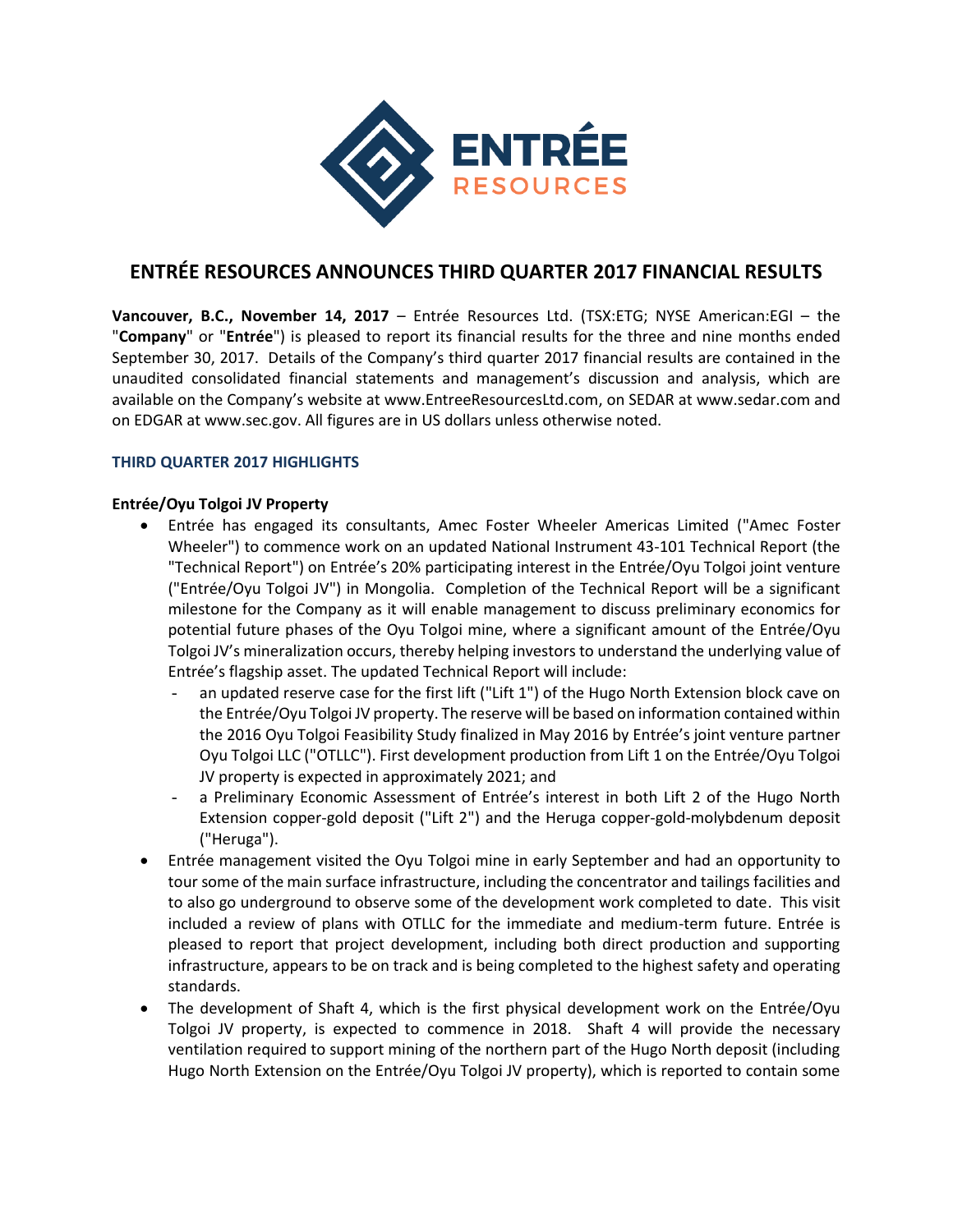of the highest-grade copper-gold mineralization in the entire Oyu Tolgoi project. Completion of Shaft 4 is expected in 2021.

- As reported by Turquoise Hill Resources Ltd. ("Turquoise Hill") on November 2, 2017, production from the Lift 1 underground mine, which starts on OTLLC's Oyu Tolgoi mining license, remains on track for first draw bell in mid-2020 and sustainable first production in 2021. Activities reported in Q3 2017 include:
	- Underground lateral development made good progress with approximately 1.4 equivalent kilometres completed. Since the re-start of development in 2016, a total of 5.4 equivalent kilometres of lateral development has been completed.
	- The third development crew was deployed. Crews four and five were in training during the quarter and are expected to be deployed during Q4 2017. Also during Q3 2017, commissioning of the new 3,500 tonne per day development crusher was completed. With the deployment of crews four and five, a step up in lateral development rates is expected to begin in Q4 2017.
	- At the end of Q3 2017, Shaft 2 sinking was at 1,249 metres and work had commenced on the service-level excavation that has a floor at 1,256 metres. Shaft 2 sinking is expected to be complete in 2017 at a final depth of 1,284 metres with fit out occurring over 2018. Shaft 2 is key to future increases in lateral development activity.
	- Shaft 5 sinking progressed approximately 214 metres during Q3 2017. During September, the underground team achieved the best sinking rate for Shaft 5 since project re-start averaging 2.6 metres per day. Sinking of Shaft 5 began slower than expected due to an extended construction re-start period and lower productivity with completion now likely in early 2018. When completed, Shaft 5 will be dedicated to ventilation thereby increasing the capacity for underground activities; however, with good early progress and continued on-plan lateral development, the completion of Shaft 5 sinking in early 2018 is not expected to materially impact the lateral development plan.
	- Development of the convey-to-surface decline continued to progress with month-on-month improvement resulting from the use of project-wide process optimization techniques. The convey-to-surface system is the eventual route of the full 95,000 tonne per day underground ore delivery system to the concentrator; however, it is not a critical path item for first draw bell planned in mid-2020. Expected completion of the convey-to-surface system is 2022, which will facilitate the ramp up to full production by 2027.

### **Corporate**

- Q3 2017 net loss from continuing operations, was \$0.3 million as compared to Q3 2016 (\$1.0 million), a reduction of 70% from the comparative period of 2016.
- As at September 30, 2017, cash on hand was \$7.7 million with a working capital balance of \$7.8 million.

#### **OUTLOOK AND STRATEGY**

### **Entrée/Oyu Tolgoi JV Property**

Amec Foster Wheeler has completed its initial data review, and has commenced work on an updated Technical Report relating to Entrée's 20% participating interest in the Entrée/Oyu Tolgoi JV in Mongolia. As previously noted, the updated Technical Report will include an updated reserve case for Lift 1 of the Hugo North Extension block cave on the Entrée/Oyu Tolgoi JV property and a Preliminary Economic Assessment of Entrée's interest in both Lift 2 and Heruga. The updated reserve case will be based on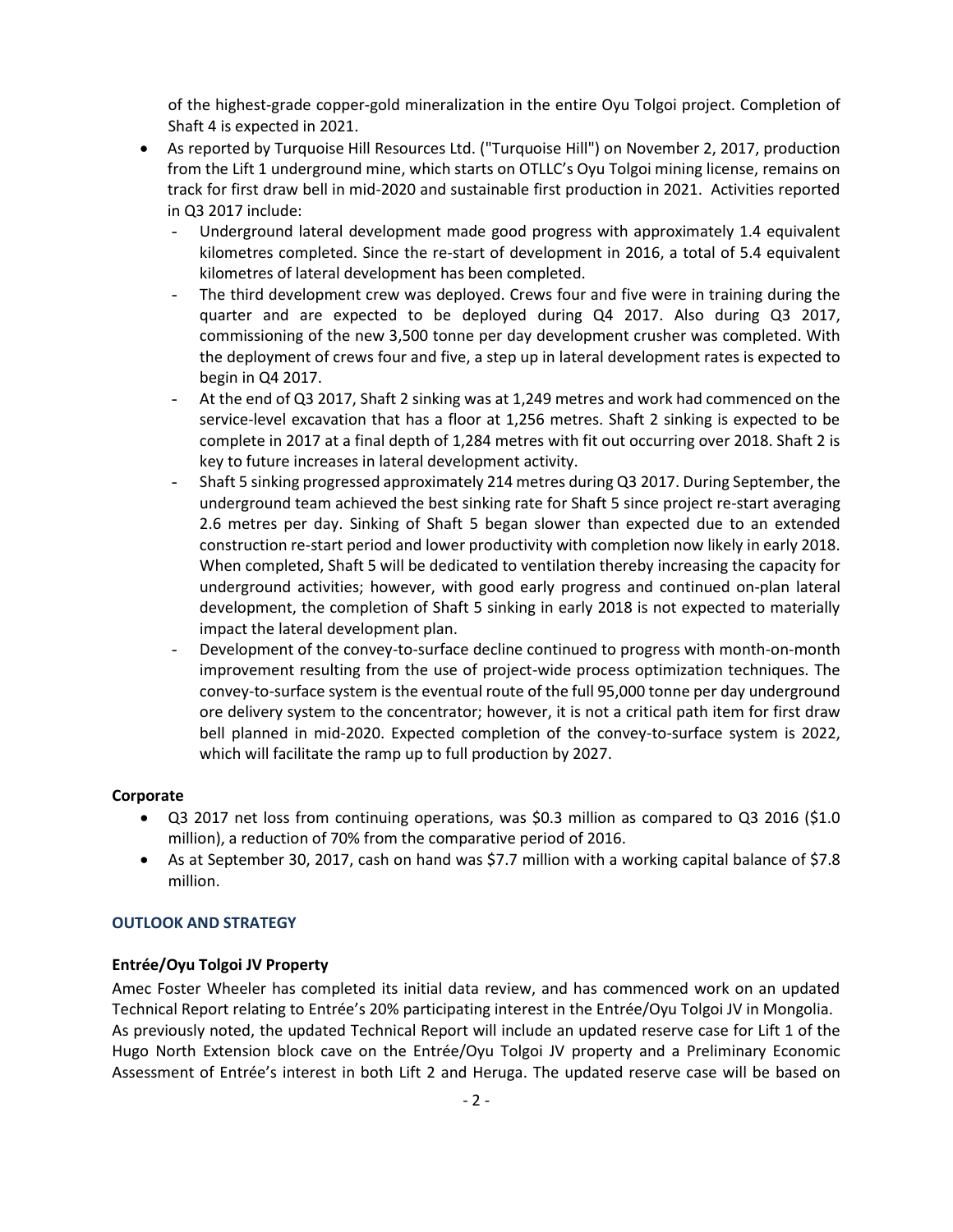information contained within the 2016 Oyu Tolgoi Feasibility Study finalized in May 2016 by Entrée's joint venture partner OTLLC. First development production from Lift 1 on the Entrée/Oyu Tolgoi JV property is expected in approximately 2021. The Company estimates the cost to be approximately \$0.5 million to complete and publish the report. The Technical Report is expected to be completed by January 2018.

#### **Corporate**

With the completion of the restructuring done early in the year and the commencement of the Technical Report, the Company's focus will be to maximize investor awareness of the impending Technical Report and what the results of this report mean to the Company and all stakeholders, both current and potential. Corporate costs going forward are estimated at \$0.3 million per quarter, which include marketing and compliance costs, and the Company continues to estimate total corporate costs of between \$1.6 million and \$1.8 million for the 2017 year.

#### **QUALIFIED PERSON**

Robert Cinits, P.Geo., Entrée's Vice President, Corporate Development, a Qualified Person as defined by National Instrument 43-101, has approved the technical information in this release.

## **ABOUT ENTRÉE RESOURCES LTD.**

Entrée Resources Ltd. is a well-funded Canadian mining company with a unique carried joint venture interest on a significant portion of one of the world's largest copper-gold projects – the Oyu Tolgoi project in Mongolia. The Entrée/Oyu Tolgoi joint venture property includes the Hugo North Extension and Heruga copper-gold deposits, as well as a large underexplored, highly prospective land package. Rio Tinto is managing the construction of Lift 1 of the Hugo North underground block cave on both the Oyu Tolgoi mining license and the Entrée/Oyu Tolgoi joint venture property. Lift 1 underground development is fully financed. Entrée has a 20% carried participating interest in the Entrée/Oyu Tolgoi joint venture, with a 30% interest in all mineralization identified above 560 metres elevation from the Entrée/Oyu Tolgoi joint venture property. Sandstorm Gold Ltd., Rio Tinto and Turquoise Hill Resources Ltd. are major shareholders of Entrée, holding approximately 14%, 10% and 8% of the shares of the Company, respectively. More information about Entrée can be found at www.EntreeResourcesLtd.com.

#### **FURTHER INFORMATION**

David Jan Investor Relations Entrée Resources Ltd. Tel: 604-687-4777 | Toll Free: 1-866-368-7330 E-mail: [djan@EntreeResourcesLtd.com](mailto:djan@EntreeResourcesLtd.com)

*This news release contains forward-looking statements within the meaning of the United States Private Securities Litigation Reform Act of 1995 and forward-looking information within the meaning of applicable Canadian securities laws with respect to corporate strategies and plans; requirements for additional capital; uses of funds; the value and potential value of assets and the ability of Entrée to maximize returns to shareholders; anticipated future production, capital and operating costs, cash flows and mine life; completion of an updated Technical Report that includes a Preliminary Economic Assessment of Entrée's interest in Lift 2 of the Hugo North Extension deposit and the Heruga deposit; the expected*  timing of first physical development on the Entrée/Oyu Tolgoi joint venture property; the expected timing for completion of Shaft 4; the expected *timing of first development production from Lift 1 of the Hugo North Extension deposit; construction and continued development of the Oyu Tolgoi underground mine; anticipated business activities; proposed acquisitions and dispositions of assets; and future financial performance.*

*While the Company has based these forward-looking statements on its expectations about future events as at the date that such statements were prepared, the statements are not a guarantee of Entrée's future performance and are based on numerous assumptions regarding present and future business strategies, local and global economic conditions, legal proceedings and negotiations and the environment in which the Company*  will operate in the future, including the price of copper, gold and silver, and the status of the Company's relationship and interaction with the *Government of Mongolia, Oyu Tolgoi LLC ("OTLLC"), Rio Tinto and Turquoise Hill Resources Ltd. ("Turquoise Hill"). With respect to the construction*